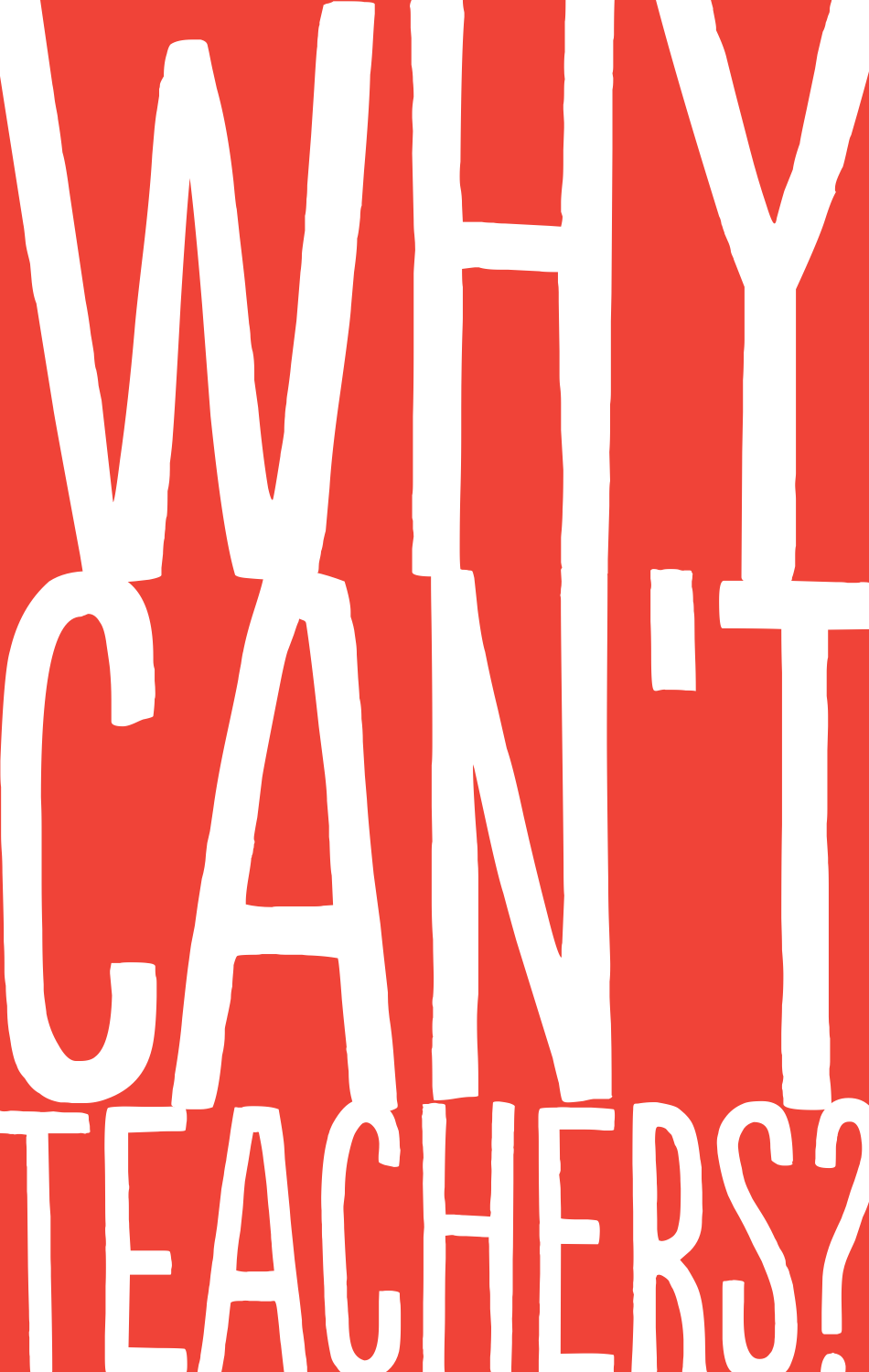If doctors, **Lawyers**, and athletes can be treated like celebrities, why can't teachers? Teachers *create* doctors, lawyers, and athletes."

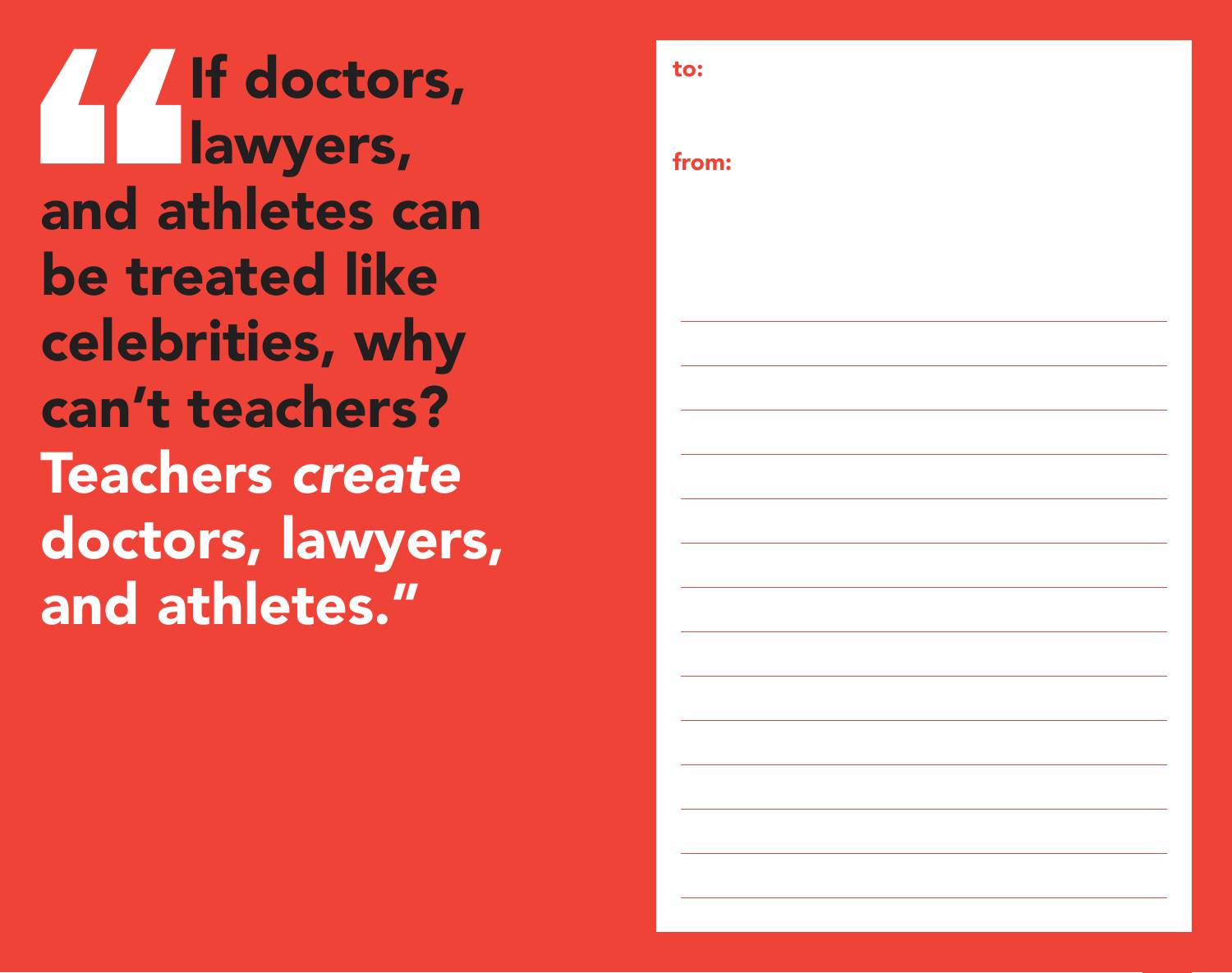## DEAR FELLOW TEACHERS,

### Welcome to the ECET<sup>2</sup> community.

ECET2 — Elevating and Celebrating Effective Teaching and Teachers — changed my life. For the better. Forever.

I went to the ECET<sup>2</sup> Snowbird convening with the mission of presenting the instructional shifts in the Common Core State Standards. I left with a vision of empowering other teacher leaders to have the experience I did.

Since the ECET<sup>2</sup> convening, I live each educational day as an opportunity to make a difference. I try to inspire, motivate, and encourage my brothers and sisters in education to find their internal ECET<sup>2</sup> and let that passionate moral compass guide them. I use social media to form relationships with other teachers, identify their strengths as educators, and connect them with organizations that have given me opportunities. I want my colleagues to have their day in the snow. Otherwise I didn't live an authentic life and do what I set out to do post-convening.

By finding my teacher voice outside my classroom, and seeing the power of my words, I've flourished.

I started a weekly #ECET2 Twitter chat with a teacher I met at the convening. It has been a source of inspiration and deep discussion for all involved. I planned and hosted the first ECET<sup>2</sup> in New Jersey and served as a member of the Steering Committee for ECET2 New Orleans.

I also write for the Association for Supervision and Curriculum Development (ASCD) and *Education Week* and serve as an ASCD Emerging Leader. I've presented for the Partnership for Assessment of Readiness for College and Careers (PARCC), the NJ School Boards Association, and the NJ Department of Education. All of these opportunities have happened since Snowbird.

ECET2 is about empowerment and validation. It allows teachers to embrace a culture of trust, accountability, honesty, and respect by treating an educator as a person who chooses to serve others, as opposed to someone who's "just a teacher." It focuses on educational purity: if we support each other, then we can impact lives positively.

> —Barry Saide @barrykid1 5th grade teacher, Mount Prospect School, Bernards Township, NJ

Barry has been an educator for 14 years. Father of two. Lovingly nicknamed "Nerd Camp" by his wife because of his love of teaching, learning, and turn-keying all things education-related. Barry considers himself an accidental leader, having initially entered education with the sole goals of teaching 3rd grade and coaching baseball. He does neither.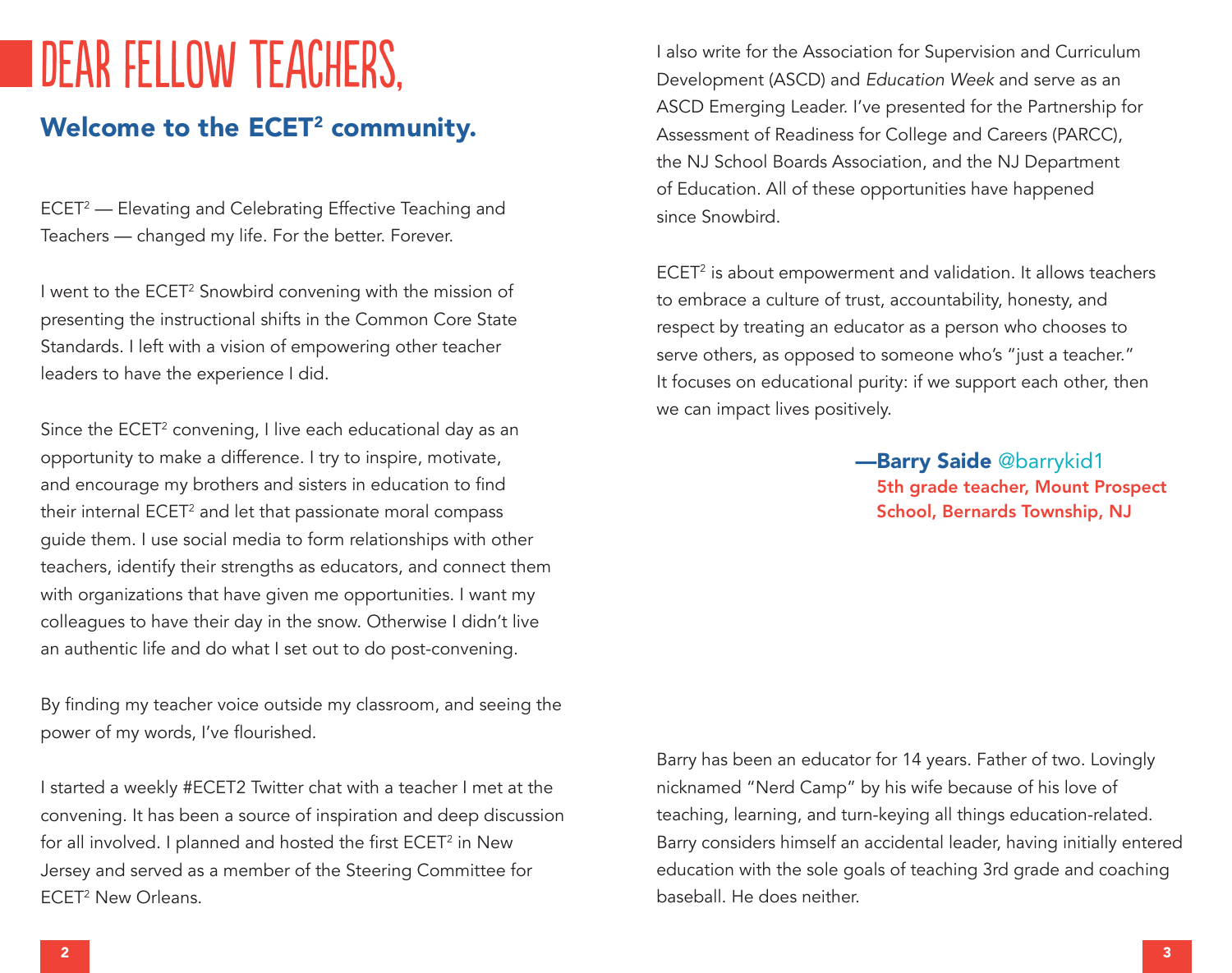# WHAT'S ECET<sup>2</sup>?

### It isn't a conference, it's a community.

Elevating and Celebrating Effective Teaching and Teachers was founded on two strongly held beliefs: *nothing* in education matters more than great teaching and *nobody* knows teaching like teachers.

Designed "for teachers, by teachers," ECET<sup>2</sup> harnesses teachers' passion for serving their students and their intellectual hunger to solve the challenges in their profession. It creates the connections and supports for teachers to become decision makers, innovators, and leaders — not just in their classrooms but also in their school, district, state, and even nationally.

ECET2 began in 2012 as a small national convening. A Teacher Advisory Council supported by the Bill & Melinda Gates Foundation helped design the experience and vet the first set of sessions. Since then, ECET<sup>2</sup> teachers from across the country have taken the reins, leading more than 100 state, regional, and district convenings, while also growing an #ECET2 presence online.

ECET<sup>2</sup> teachers credit their colleagues for igniting their passion and giving them the confidence, collegial support, and concrete strategies — whether face-to-face or virtually — for finding their voices, solving problems, and taking on new leadership roles.

When you're in your classroom or in your school building you tend to see your walls as being the walls. These are my walls; this is my world. When you come outside your walls, whether it's virtually or actually face-to-face, you begin to see that there are so many other things that are going on that you can learn from and can contribute to. When you go back and you sit in those offices or you begin teaching in those classrooms, you see your walls differently. They're more transparent. The [space] is actually larger. Your room doesn't feel as small. Your classroom doesn't feel like a confined space anymore."

> —Jennifer Barnett, teacher, Childersburg High School, Talladega County, AL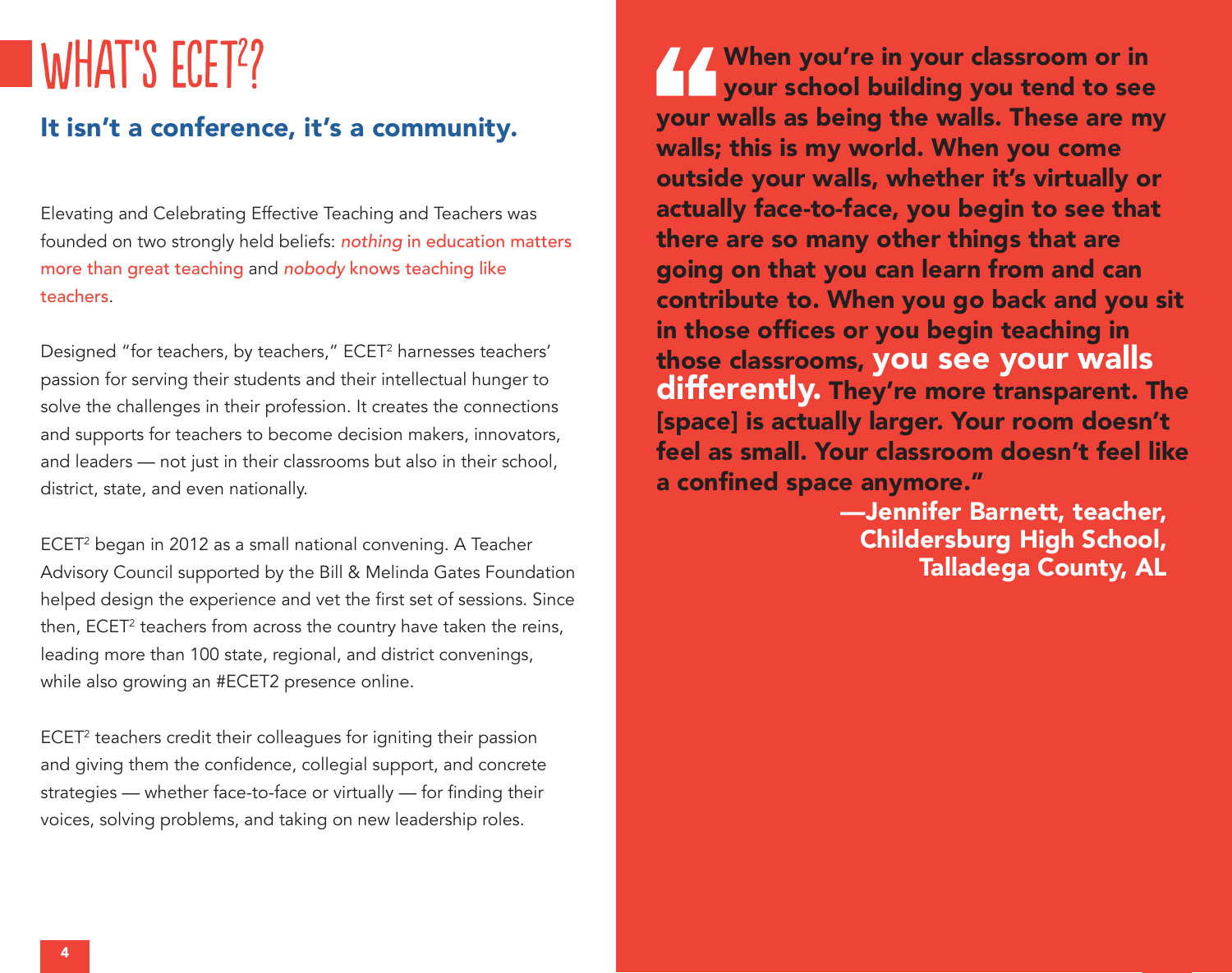## WHAT WE CARE ABOUT

All ECET<sup>2</sup> experiences are founded on these guiding principles.

- We nurture trust among teachers.
- We focus on each teacher's potential for growth.
- We inspire both the intellect and the passion that drive teachers in their work.
- We provide time for collaboration and learning.
- We put teachers in the lead.
- We recognize teachers as talented professionals.

ECET2 is the teacher revolution. We are empowering teachers in a way that hasn't happened. I don't think ever."

> —Jennifer Born @Thunderbird1240

 $\mathsf{ECET}^2$  is a way to tap into a network of educators who are passionate and at the top of their game. [It] brings this type of educator together and creates the space where change can happen." —Joanne Wright

**Since ECET<sup>2</sup> I've opened up my class**rooms to people from the outside, meaning administrators, to walk in and observe me teach. Newspaper reporters came in to do an article on me. I'm much more open, more willing to open up my classroom and get out of those four walls."

—Brent Balkaran @BrentBalkaran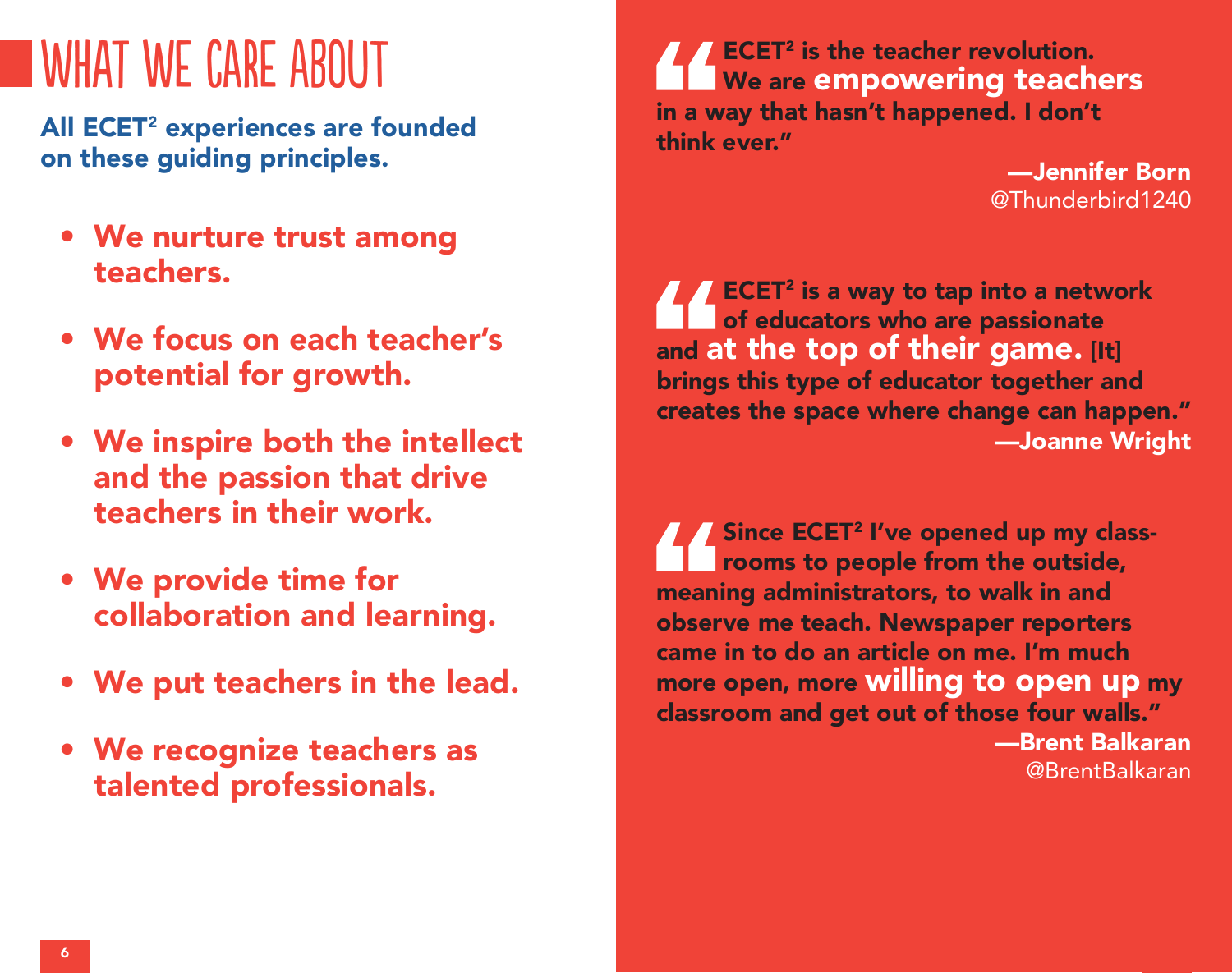### Meet an ECET<sup>2</sup> Teacher:

JESSICA WILLIE @jrwillie2783 Houston Independent School District, TX

How she connects: A Colleague Circle with fellow ECET<sup>2</sup> teachers Janette Barela (CO), Jenifer Born (FL) and Greg Mullenholz (MD).

Their innovation: An online professional development resource bank focused on developing student discourse.

What you can find there: Instructional strategies, videos that showcase practices, research, and more.

Her takeaway: "We made personal connections… We really bonded and connected through the project."

See it live: www.sites.google.com/site/ecet2parabolas/

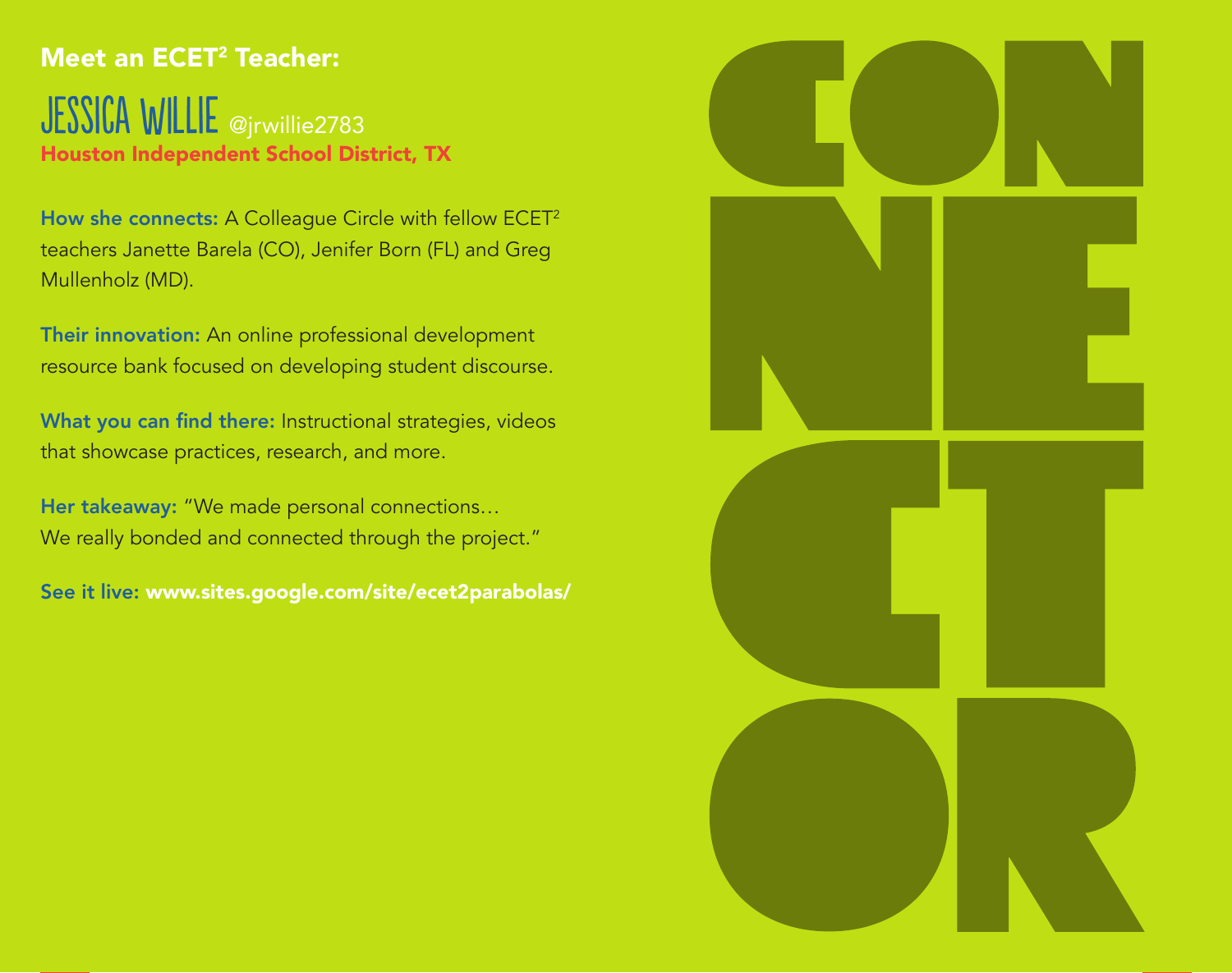## dynamic and diverse

### ECET2 teachers from around the U.S.

ECET2 started with 300 teachers and has grown to 9,000-plus teachers. And it keeps growing — from California to Maine, from Florida to Montana! Across subjects and grades, ECET<sup>2</sup> teachers are connecting through their passion for teaching and their desire to broadly impact education. Read on to meet a few ECET<sup>2</sup> teachers:

#### Lilliana Gallo

#### Spanish and ESL teacher, Alliance College-Ready Public Schools, CA

Committed teacher. Partner of families and communities; students' support system. Builder of strength, tenacity, and courage in students. And… chocolate lover!

#### Peter Haun @HaunPeter

#### ELA teacher, Oak Park School District, MI

Father, husband, and teacher. Lover of: food and fun; books, bikes, and backyards; beer or gin or wine. Biggest love: kids. His own biologically and contractually. They need him *and he needs them!*

#### Ann Rose Santoro @Arsant10

#### Port Chester-Rye Union Free School District, NY

AKA the Teacher Whisperer, instructional coach, lifelong learner, Responsive Classroom consultant, and Gates Foundation Teacher Advisory Council member.

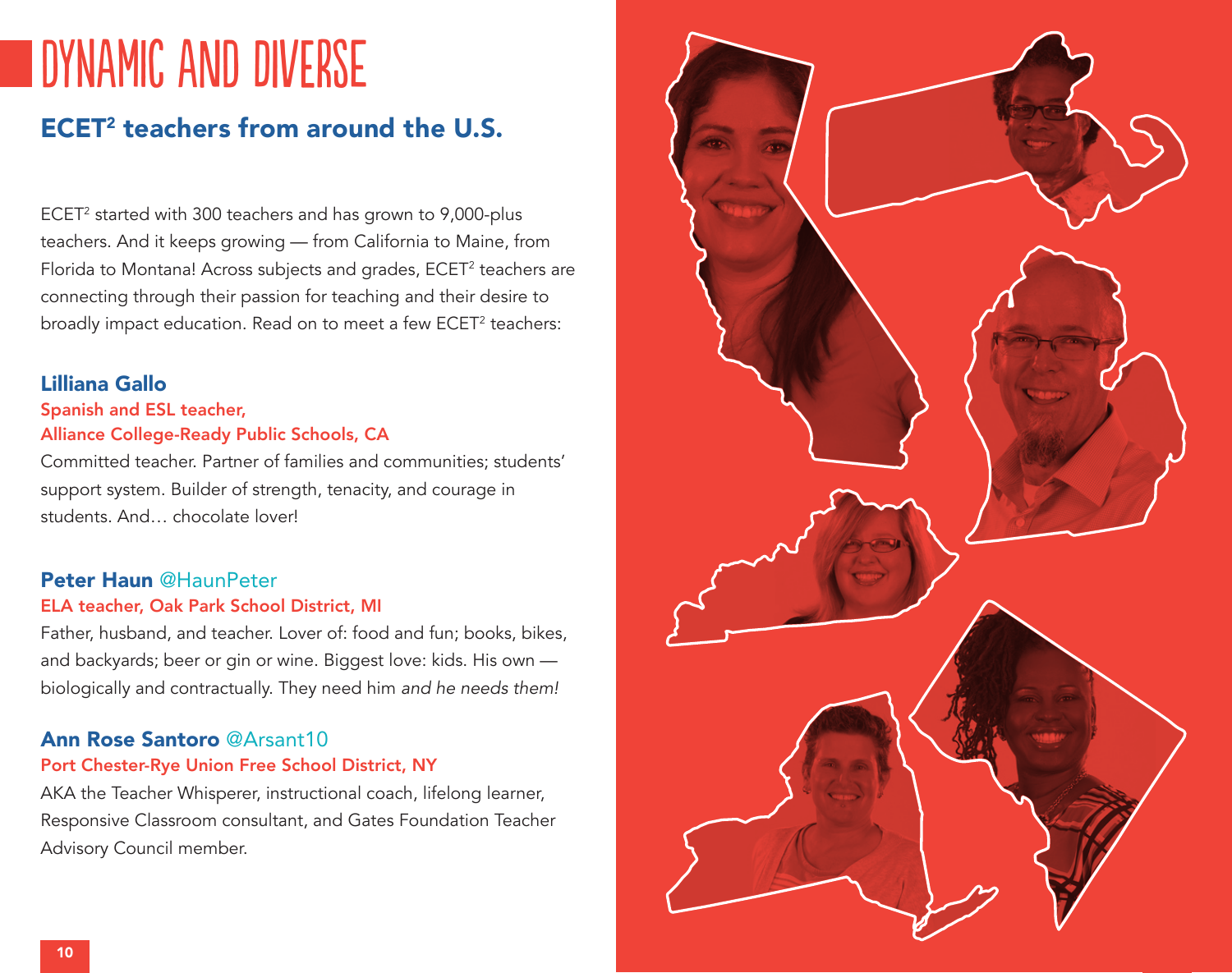

#### Doug Hodum @DougHodum Science teacher, Mt. Blue School District, ME

Teacher and teacher leader, 2013 Hope Street Group National Teacher Fellow, former president of the Maine Science Teachers Association, Gates Foundation Teacher Advisory Council member, wearer of many hats, runner, occasional reader, and cook.

#### Marcus Walker

#### U.S. History and African American Music Studies teacher, Boston Public Schools, MA

Passionate music lover discovering and nurturing rhythm in schools, students, children, family, friends, and life.

#### Eric Russo @erusso78

#### Special Education, Prince George's County Public Schools, MD

Instructional Lead Teacher, Drew Freeman Middle School, ASCD Whole Child Network member, Gates Foundation Teacher Advisory Council member, father of three, husband of one.

## Tanesha Dixon @tdixontweets

#### Social Studies teacher, District of Columbia Public Schools, Washington, DC

DC Public Schools teacher and Mary Jane Patterson Fellow. Passionate about teaching Social Studies, loves technology, aims to create global citizens.

#### Heidi Givens @heidigasl

#### K-12 teacher for deaf and hard-of-hearing students, Daviess County Public Schools, KY

Teacher of the Deaf and Hard of Hearing, National Board Certified Teacher, National Interpreter Certification. Deaf children can do *anything* hearing children can, except hear!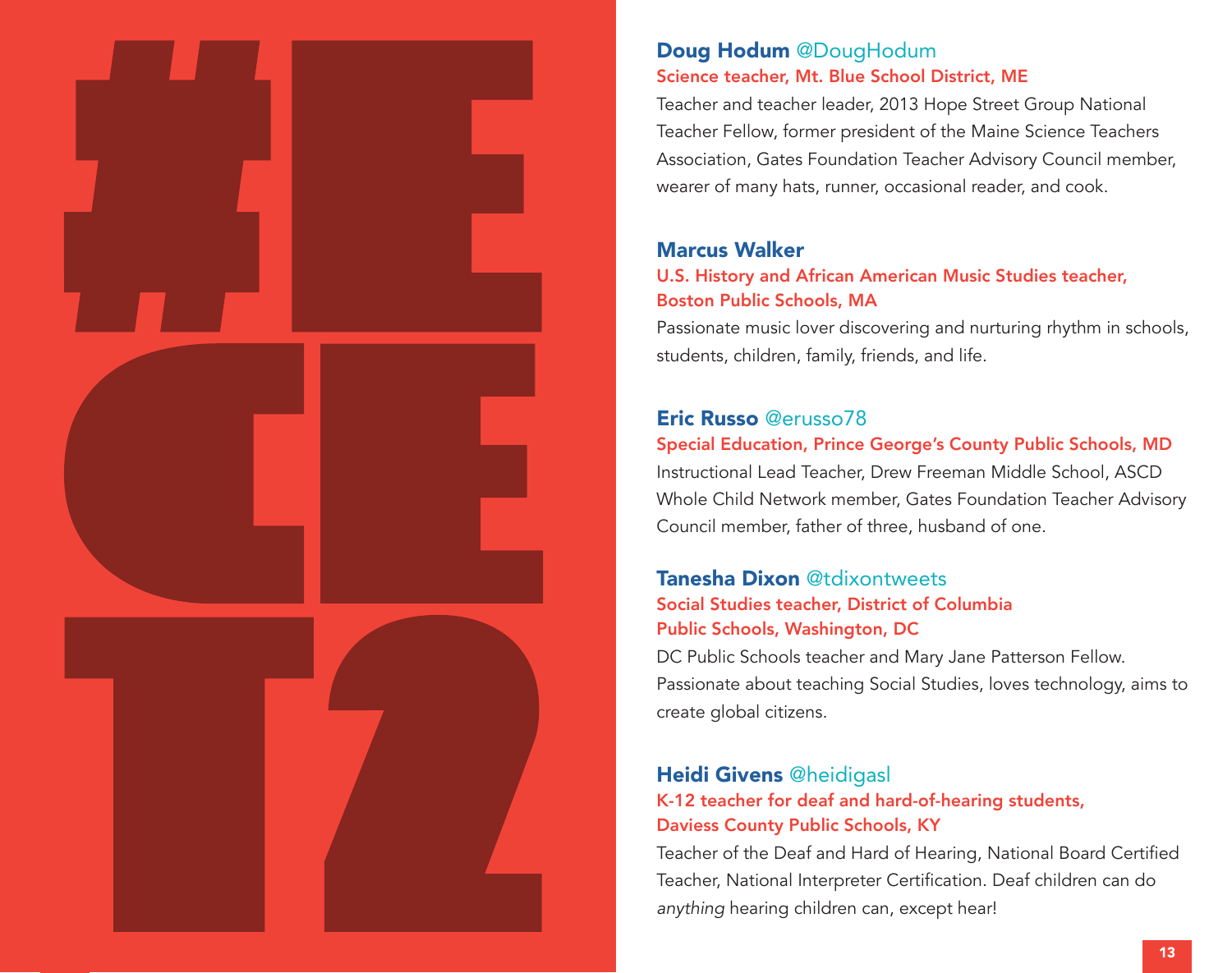### Meet an ECET<sup>2</sup> Teacher:

SUZY BROOKS @SimplySuzy Falmouth Public Schools, MA

#### Five ways to connect with Suzy

- 1. Check out her Technically Invisible Daily that supports technology integration into the classroom and her #ECET2 daily #SHOUTOUT on all things teacher leadership on Twitter.
- 2. Become one of her 16,000 followers on Pinterest to find elementary resources, reading strategies, and teaching videos.
- 3. Search for her guest pins on Edutopia, ASCD, and EdTechTeacher's Pinterest pages.
- 4. Read her blogs on teaching, technology, and teacher leadership at: blogs.falmouth.k12.ma.us/simplysuzy/
- 5. Follower her on Twitter @SimplySuzy.

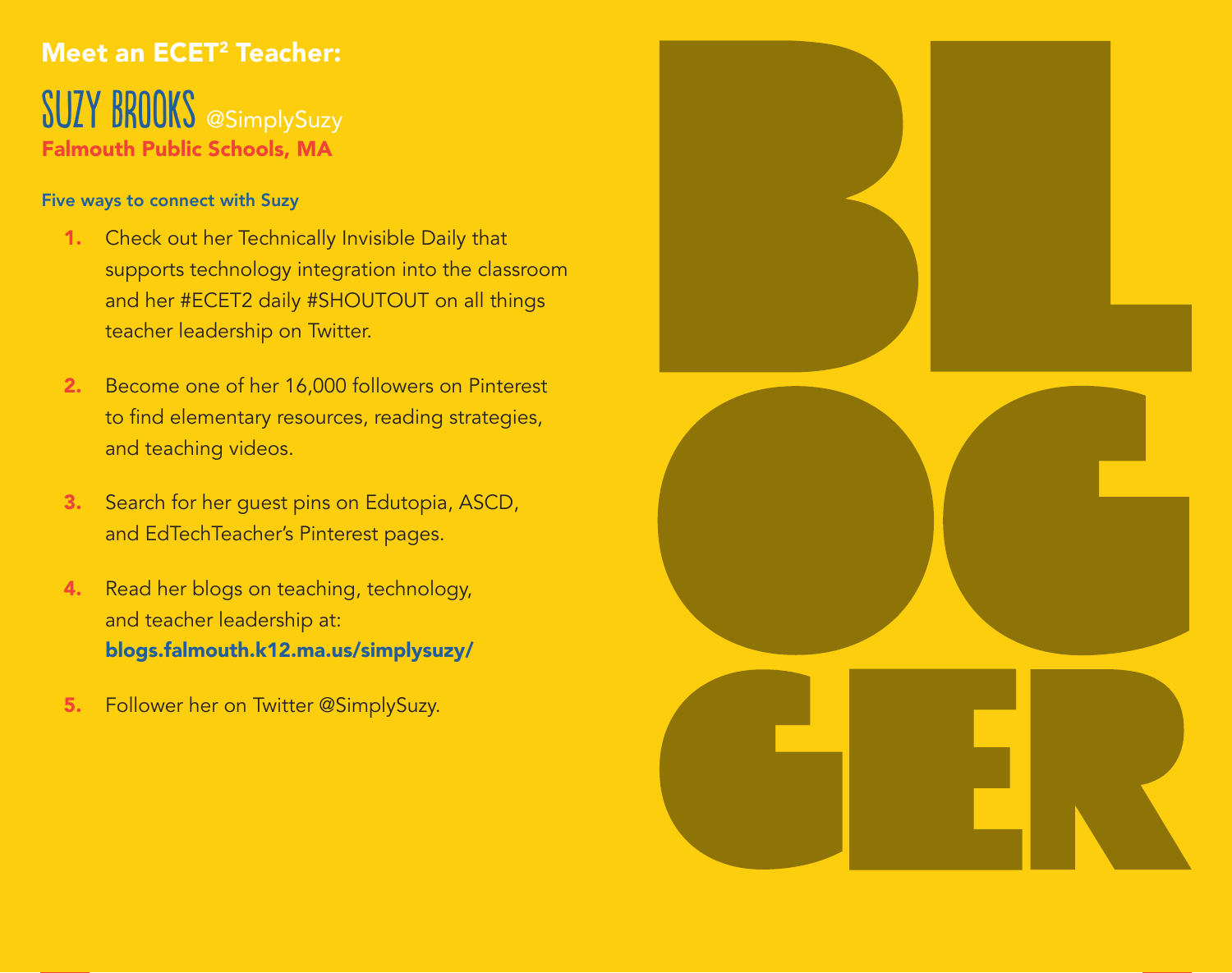## Make Your Own Path

Each teacher holds unique expertise, experiences, passions, and ambitions for teacher leadership. Here's an example of the leadership pathways of two teachers. Where will your journey lead you?

#### Kim, Middle School Science

Years Teaching: 6 Tech Profile: Avid user of professional and social sites School Community: Rural

Kim began her journey by connecting with other science teachers and teacher coaches through Twitter, Pinterest, and teacher leader blogs.

> She then created a blog about teaching science and engaging students, while also launching a Twitter presence where she began tweeting out her weekly blog posts to her growing list of online connections.

Her regional district then went on to establish an instructional coach role and Kim was brought on as a part-time coach/part-time classroom teacher.

One of Kim's followers turned out to be an ECET2 teacher and nominated her as a participant at the regional convening. Kim then joined a Colleague Circle from the ECET<sup>2</sup> network. The result was co-created middle school science lesson plans that seamlessly integrated literacy standards — they even made their lesson plans available online through Twitter and a blog. In addition to creating content for these spaces, Kim and her colleagues also proactively asked their growing network to share the work, to ensure it saw wide distribution among teachers. Finally, Kim applied to LearnZillon's Dream Team to create science curricula and was accepted as a fellow. ECET2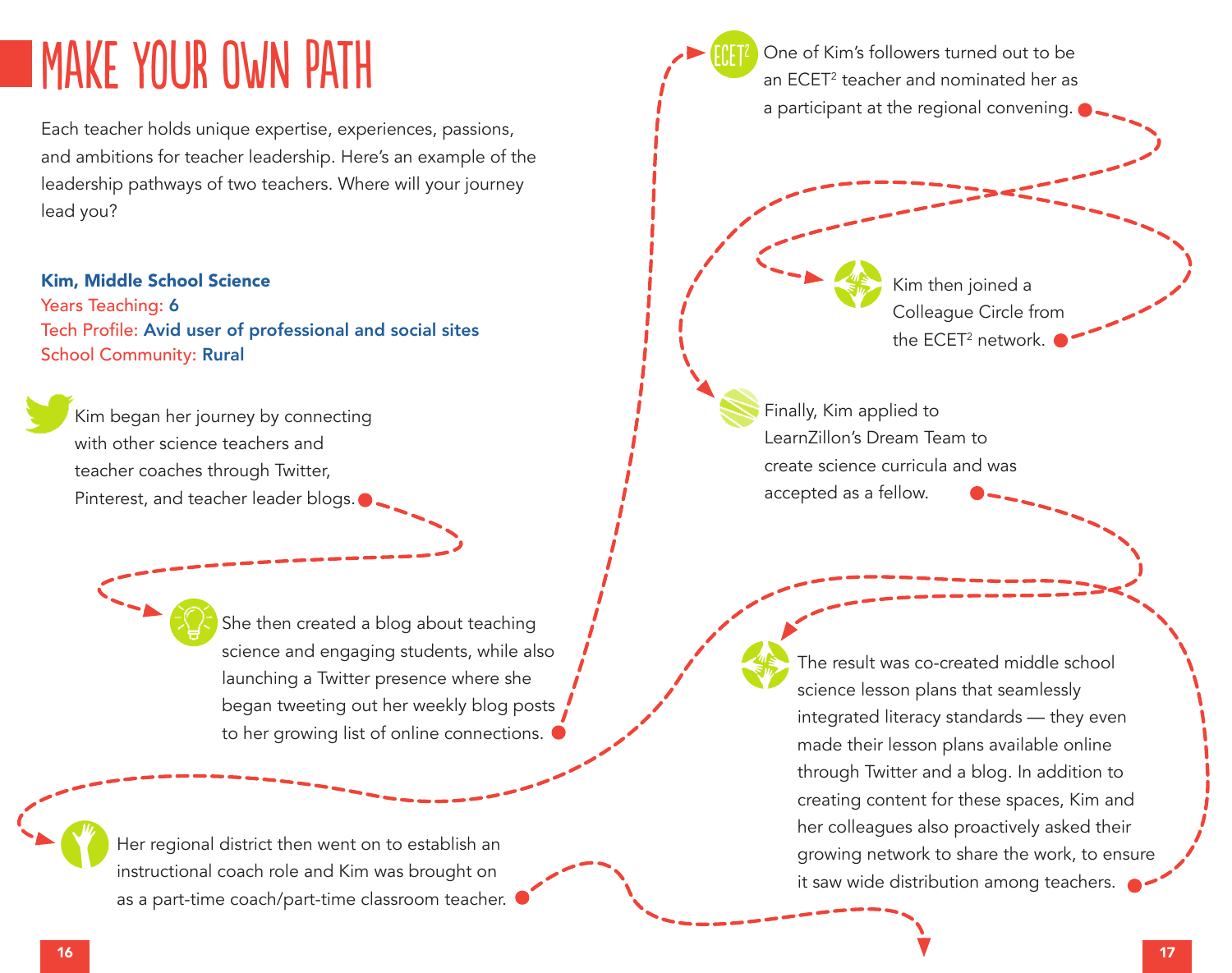#### Matthew, High School English Language Arts & Instructional Coach

Years teaching: 10 Tech Profile: As needed School Community: Urban

> A well-respected teacher in his school, Matthew was nominated by his principal to participate with a team of teachers and administrators in redesigning the high schools in the district.

> > After succeeding on some changes to policies but not all, Matthew became a member of Educators 4 Excellence and served on a policy team.

After successful implementation of the new high school model (in his role as part-time teacher/ part-time instructional coach), Matthew testified to the state legislature on school master scheduling and graduation requirements.

> Later that year, a colleague from Educators 4 Excellence nominated Matthew as an attendee to the national ECET<sup>2</sup> convening. There, Matthew presented on how to testify to legislators and influence policy.

Matthew went on to serve as part of the steering committee for his state's ECET<sup>2</sup> convening.

He now blogs, tweets, and writes op-eds on education policy issues and their impact on students and the classroom.

ECET2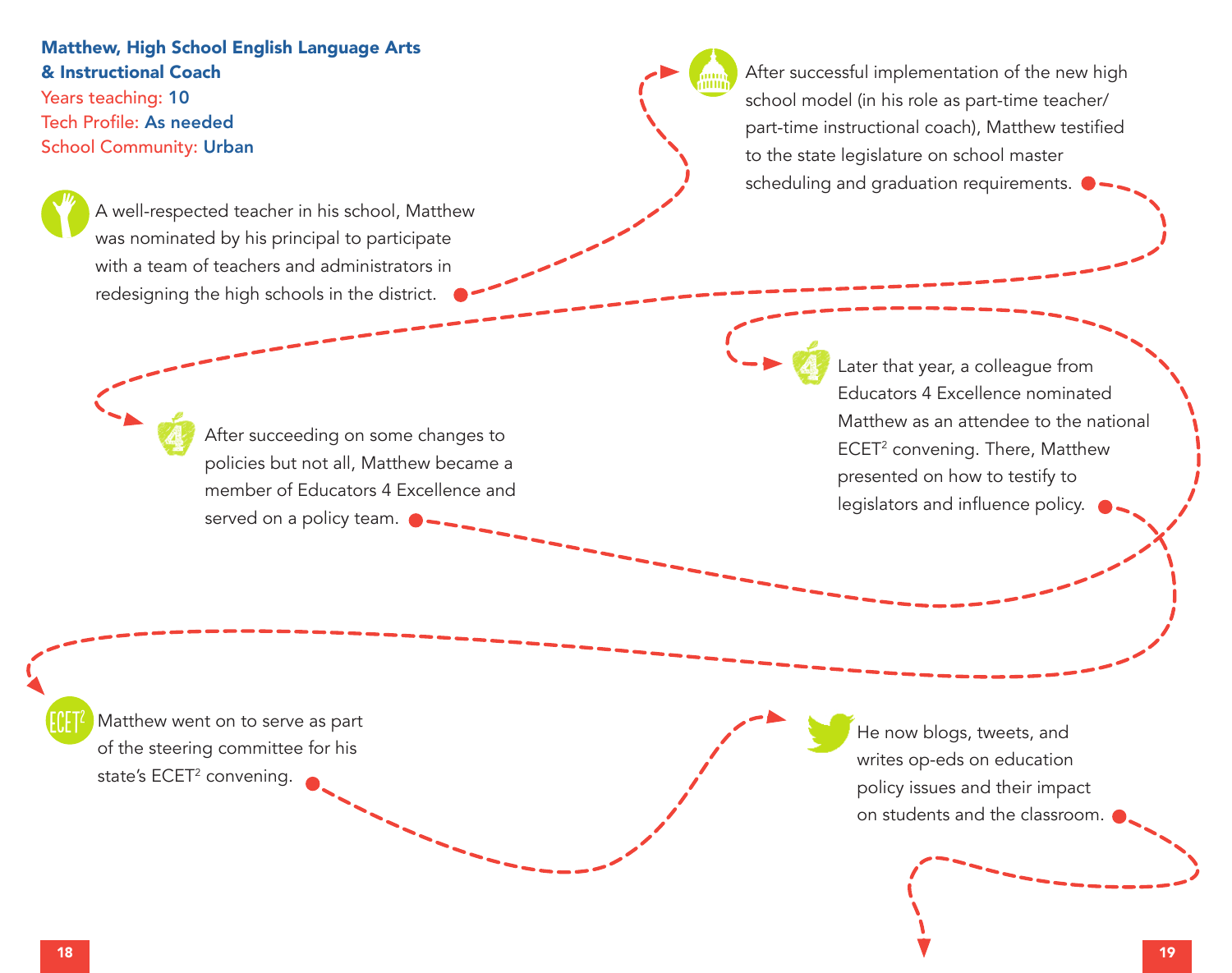

### Meet an ECET 2 Teacher:

 $\mathsf{CHERYL}$   $\mathsf{REDF}$   $\mathsf{IELD}$   $\mathsf{\scriptstyle \mathsf{\scriptstyle \mathsf{e}c-}$  aredfield Gilbert Public Schools, AZ

The 411 on Cheryl Redfield — Middle School teacher, tireless advocate, and knowledgeable policy maker

**14National Influencer** Advocating on teacher<br>
leadership issues as the 2014–15 Teacherpre leadership issues as the 2014–15 Teacherpreneur with the Center for Teaching Quality.

Impacted federal policies as a 2012 Teacher Ambassador Fellow to the U.S. Department of Education.

Helped the National Board revise the English Language Arts professional teaching standards as a committee member in 2010–11.

Assisted in developing a code of professional ethics for ed ‑ ucators as a task force member for the National Association of State Directors of Teacher Education and Certification.

**State Leader** Co-led the successful ECET<sup>2</sup> Arizona statewide convening.

District Innovator Co-designed her<br>district's new teacher evaluation tool district's new teacher evaluation tool.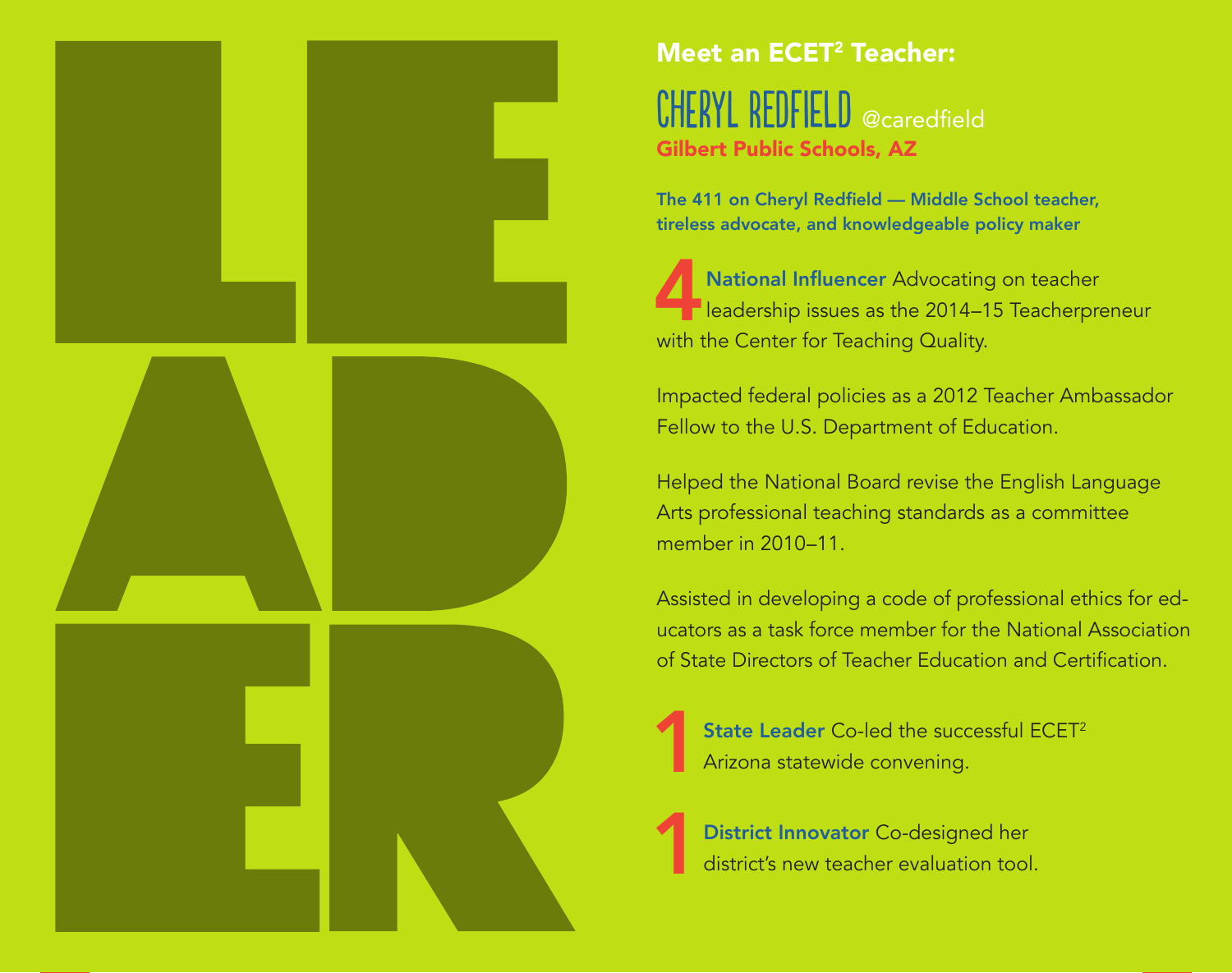## How do I get INVOLVED?

### There's more than one way to connect with the ECET<sup>2</sup> community.

#### 1) Join the #ECET2 conversation on Twitter.

Following #ECET2 or @ECET2NATL is a terrific — and quick way to celebrate a success, voice a frustration, gather some advice, or get a virtual hug from teacher leader colleagues. As Arkansas ECET2 teacher Jessica Wright told a Maryland colleague during the first ECET<sup>2</sup> chat, "Tweet one of us when you feel that way."

- #ECET2 Twitter chats happen every Sunday night at 8pm EST during the school year. Hosted by New Jersey teacher Barry Saide and Illinois teacher Christopher Bronke, chats include special guests, teacher-selected topics, and advice and encouragement for leading change.
- New to Twitter? Learn about the power of the platform here: www.teachingquality.org/content/blogs/samanthahulsman/using-power-twitter-learn-and-lead/

#### 2) Attend a regional convening.

The Bill & Melinda Gates Foundation provides seed funding to organizers to bring ECET<sup>2</sup> convenings to their own communities. Regional convenings have the same guiding principles as the national conference but are organized by local teacher leaders; they are often looking for teachers to lead sessions or simply attend and learn more.

Requests for proposals (RFPs) are announced annually and you can find out if there is a regional ECET<sup>2</sup> being organized near you by checking this website: www.ECET2.org.

#### 3) Get invited.

Want to go to a national ECET<sup>2</sup> convening? There are two ways to get invited: teachers who attend one are asked to recommend colleagues, and national teacher networks (many of them described in this booklet) can also recommend teachers. Recommended teachers stand out in their school or district for their passion and ability to get students to succeed. Connect with one of the teachers or networks in this book to find out more. If you do get invited, here's what you can expect:

- TED-like talks that celebrate teaching and the difference teachers make in the lives of their students.
- Colleague Circles, which are safe, confidential spaces for 8–10 teachers, defining how and when they work together and what topics to work on.
- Teacher-led, hands-on workshops that focus on developing leadership skills, classroom innovations, and risk-taking.
- A community of peers to help you tackle the challenges you face in the classroom each and every day.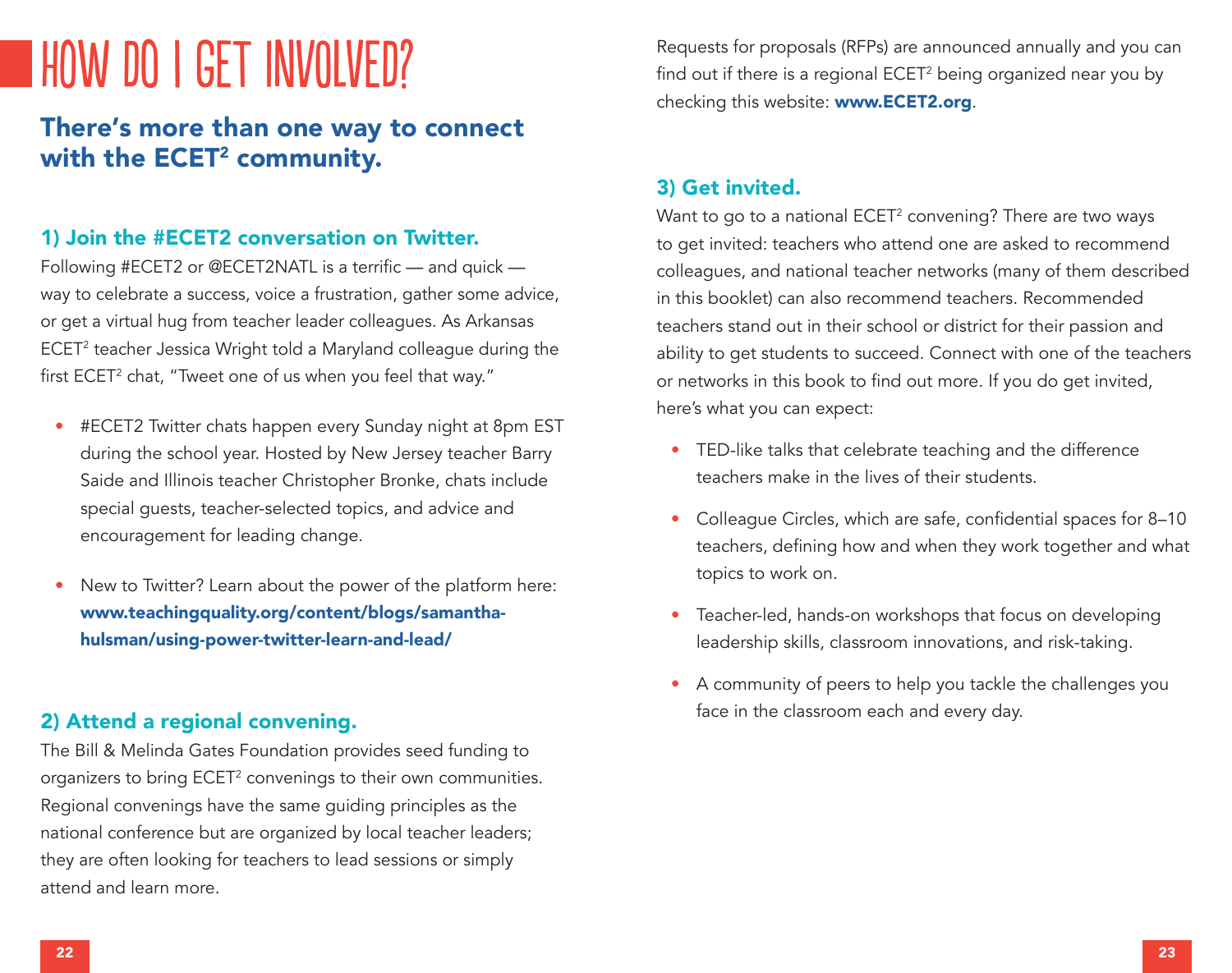## Meet an ECET<sup>2</sup> Teacher: Anthony Marshall Tulsa Public Schools, OK

Dreamer, risk-taker, and leader His dream: To teach.

His chance: Left a 20-year law career in Washington, DC, to become an Oklahoma history teacher.

His leadership: Increased the number of students of color who take AP History, and increased the exam passage rate.

Founded the Hornet Ambassador Program, the Men of Power male achievement program, and the summer reading program for incoming 9th graders at his school.

Served as a member of Tulsa's education policy summit and helped build public support for reversing Oklahoma's repeal of the Common Core.

One risk: Singing in front of 400-plus colleagues at the 2014 ECET<sup>2</sup> convening!

Most memorable line: "If I can help one student as they pass along, then my teaching shall not be in vain."

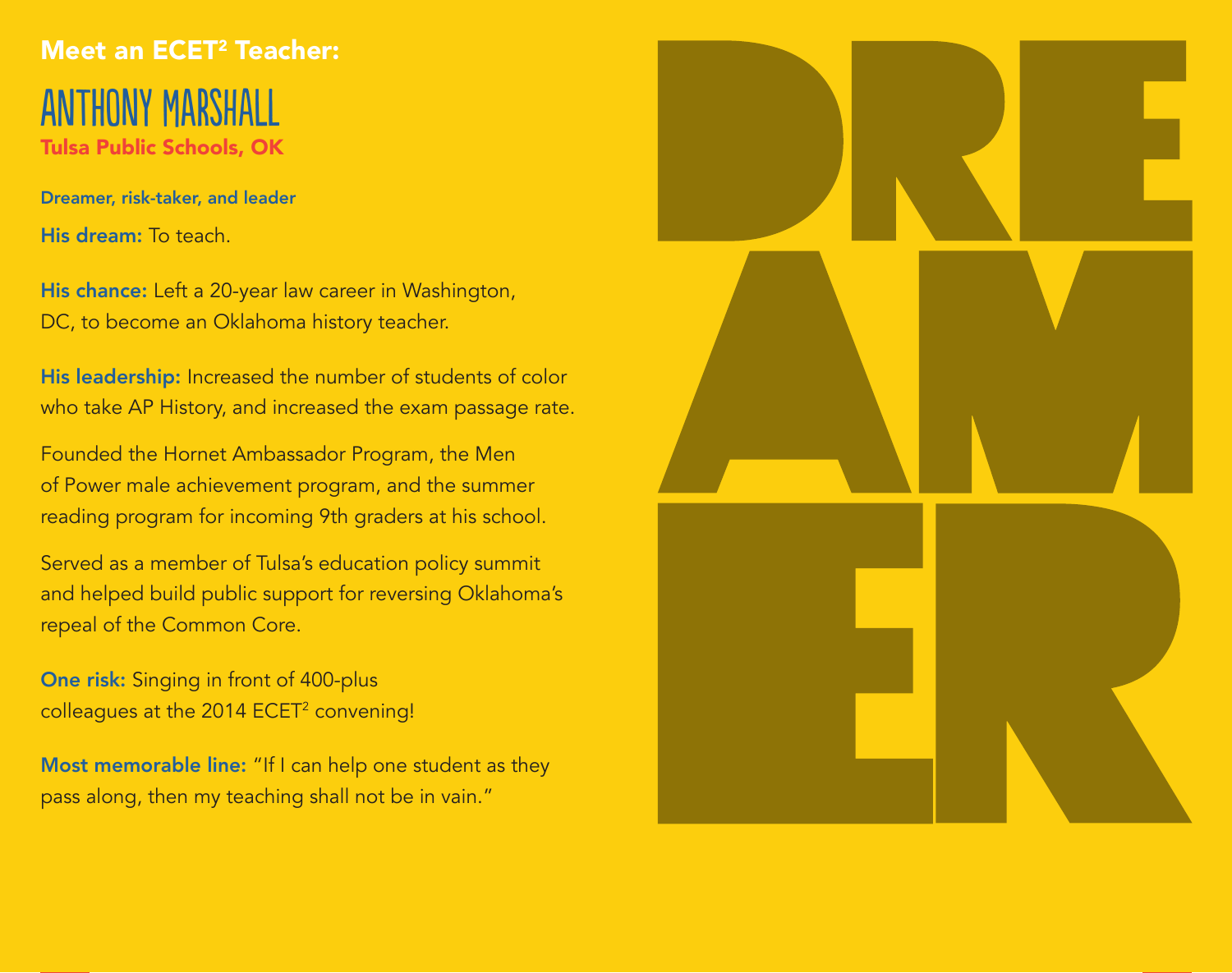## four Ways to lead

### Examples from ECET<sup>2</sup> teachers

1) Don't leave the classroom.<br>A growing number of districts and unions are working together to create new "official" leadership roles for teachers. In these roles, teachers stay in the classroom, collaborating with and leading colleagues through in-class modeling, facilitating professional development and coaching new or struggling teachers, or acting as teacher fellows and teachers on special assignment for district or state initiatives. Find out what your school or district offers — or propose your own leadership role!

Teachers who lead: *Ann Rose Santoro of Port Chester, NY, serves as a district teacher coach and a New York State Common Core Ambassador. William Anderson is a Social Studies teacher and teacher effectiveness coach at Martin Luther King Jr. Early College in Denver, CO.*

## 2) Why wait for someone to tell you<br>what the next big innovation is?

Some of the most powerful teacher learning that leads to change in schools happens organically — when a teacher identifies a specific learning need, seeks out a successful strategy that addresses the need, and shares it with colleagues.

Teachers who lead: *Marcus Walker of Excel High School in Boston read about an innovative writing program and introduced the idea to a few colleagues. They then traveled to a high school in Staten Island to observe the program in action and attend training. When they returned, Marcus and his colleagues engaged other teachers in his department and are now helping other departments at his school use the program. From one article, Marcus led a school-wide change.* 

**3)** Why not think bigger than your school?<br>Teachers often step into leadership by creating their own opportunities. Ask yourself: What supports or opportunities do the students in my school or community need? What solutions do I have and how could I implement them?

Teachers who lead: *Ashleigh Ferguson in Long Beach, CA, developed a mentoring program for foster care students that was adopted by her district.* 

## What's beyond your district?<br>Use professional and social connections to organize your own informal network.

Teachers who lead: *Teachers, like the ones who started the National Blogging Collaborative or who launched Educators 4 Excellence, are seeing a national need and then creating their own spaces and leadership roles.* 

While these examples make it look easy, organically leading professional learning in one's school and district does take time, energy, will, and skill. It means engaging colleagues and "managing up" with administrators. But the potential upside is invaluable.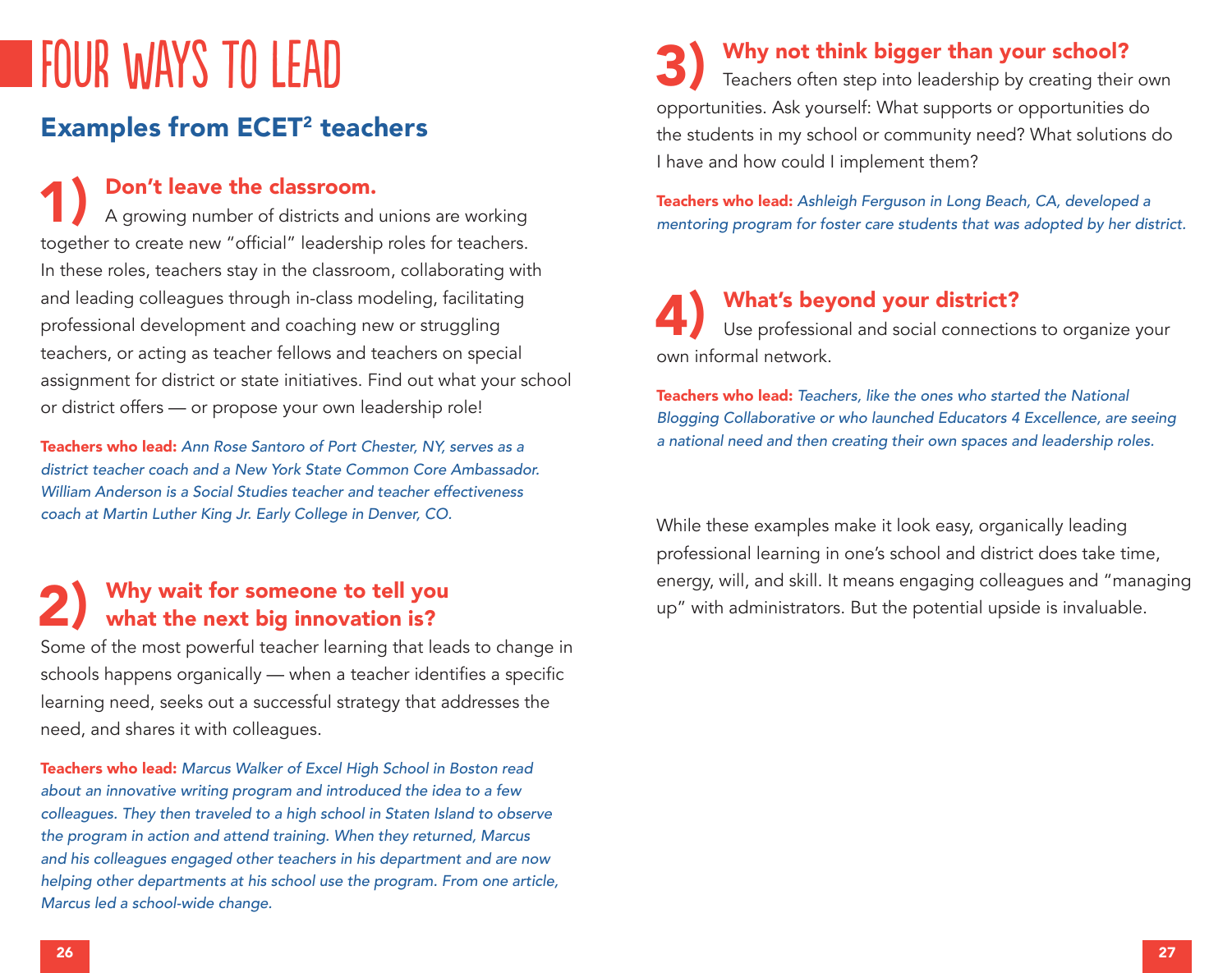### Meet a Community:

## shout out! The National Blogging Collaborative

Telling stories and sharing expertise publicly outside of trusted circles of other teachers — can be intimidating. As a solution, ECET<sup>2</sup> teachers launched a terrific resource for peers to find and nurture their teacher voice: the National Blogging Collaborative. Although focused on blogging, their tools and advice could be used in different ways to share your ideas and expertise.

Born from their conversation at a 2014 national ECET2 convening, the National Blogging Collaborative was cofounded by Illinois teacher Christopher Bronke, Pennsylvania teacher Lisa Hollenbach and Washington teacher Brooke Perry. Their goal? To cultivate and support the capacity of all educators to use their unique voice to elevate the craft of teaching and learning.

While focused on blogging, Christopher Bronke's advice to teachers for "why write" applies to editorials, legislative testimonials, presentations, and more.

## Why write?

- 1. Because I don't know what I don't know until I write about it.
- 2. Because my words are my kids.
- 3. Because teachers need to do a better job of self-promoting.
- 4. Because it makes me a better model for my students.
- 5. Because it is fun!

Check it out at: www.nationalbloggingcollaborative.com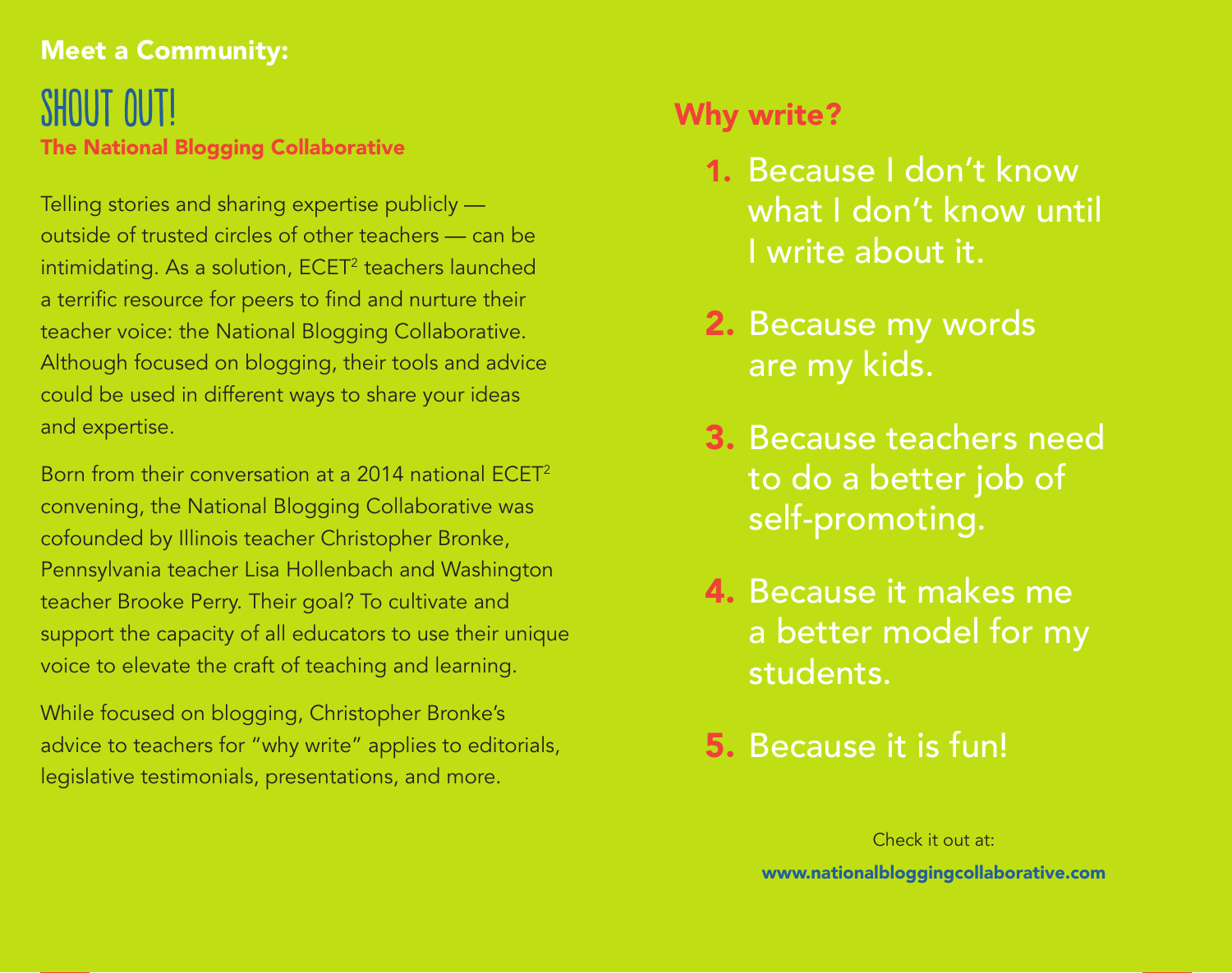## networks beyond ECET<sup>2</sup>

### Inspiration and opportunities from ECET<sup>2</sup> teachers

Interested in instruction and curriculum? Take a look at the videos, posts, and resources from teacher leaders on the Teaching Channel.

www.teachingchannel.org

Want to see what teacher innovation and collaborating around "bold ideas" look like? Check out Teach Plus bloggers on the Huffington Post or teacher postings on the Collaboratory, hosted by the Center for Teaching Quality. www.huffingtonpost.com/teach-plus/ www.teachingquality.org/collaboratory/

For examples of teachers shaping policy, follow teacher leader blogs on the Hope Street Group's website. www.hopestreetgroup.org/blog/

Find out what State Teachers of the Year are saying. Read their reflections and strategies.

www.nnstoy.org

#### ASCD: EMERGING LEADERS

Opportunity: Each year ASCD selects and engages an active, powerful cadre of teachers to support in becoming influencers and leaders.

Focus: Emerging Leaders participate in their areas of interest: influencing policy and legislation, advising ASCD in practice areas and at the executive level locally and nationally, starting ASCD chapters, facilitating professional development, or writing for ASCD.

Learn more: www.ascd.org/programs/Emerging-Leaders/ Emerging-Leaders.aspx/

#### BETTERLESSON: MASTER TEACHER PROJECT

Opportunity: Through the Master Teacher Project, BetterLesson selects and engages expert teachers in designing curriculum in specific content areas.

Focus: To provide supports and create teacher networks that engage selected teachers in documenting and sharing their work and resources. Past MTPs include work in ELA, Math, Science, and Blended Learning.

Learn more: www.betterlesson.com/public/opportunities/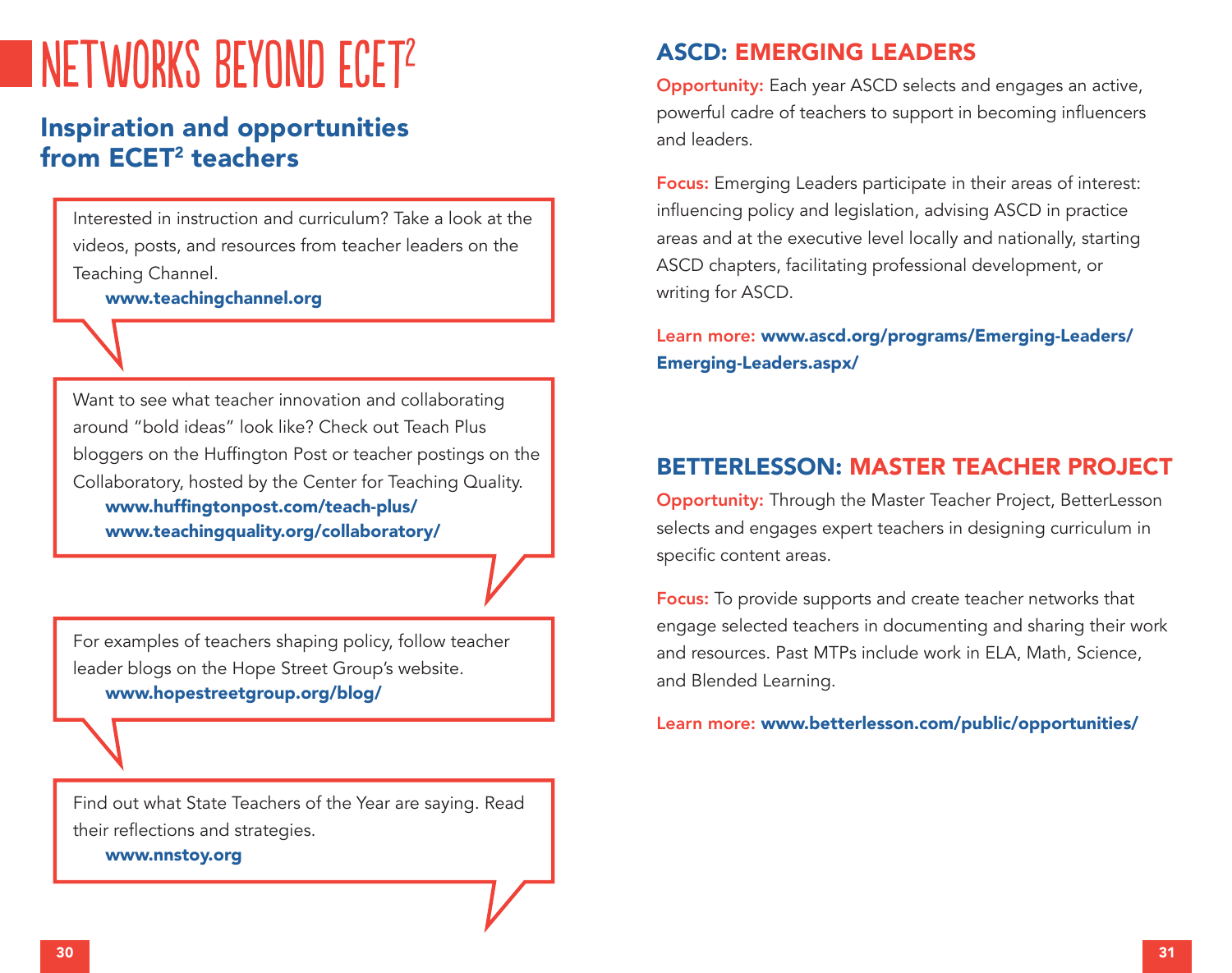Teacher leadership might look different in different places. I wanted to explore this idea with other Arizona teachers. What are the various opportunities for teacher leadership? How do we lead and affect change without stepping away from our classrooms? You don't have to go in front of the state senate to be leading as educator. If you are doing curriculum work with your district, *that* is being a teacher leader. If you are working closely with administrators on school policy, you are being a teacher leader.

> —Kristie Martorelli, ECET2 participant and co-leader of ECET2 @azstoykristie

#### CENTER FOR TEACHING QUALITY (CTQ): **TEACHERPRENEURS**

Opportunity: CTQ collaborates with schools and districts to implement teacherpreneur roles — expert teachers whose workweeks are divided between teaching students, and designing systems-level solutions for public education.

Focus: To provide supports, resources, and a network for teacherpreneurs, as well as for their schools and districts. Teacherpreneurs design solutions to agreed-upon needs (for example, curriculum development and instructional innovations, new evaluation systems or community/school partnerships).

Learn more: www.teachingquality.org/teacherpreneurs/

### EDUCATORS 4 EXCELLENCE: TEACHER POLICY TEAMS

Opportunity: Educators 4 Excellence is a teacher-led organization that seeks to include teacher voice in the creation of policies that shape their classrooms and careers.

Focus: Through E4E Teacher Policy Teams, teachers have a unique opportunity to write and advocate on an issue affecting the teaching profession and student outcomes in their district.

Learn more: www.educators4excellence.org/teacher-policyteams/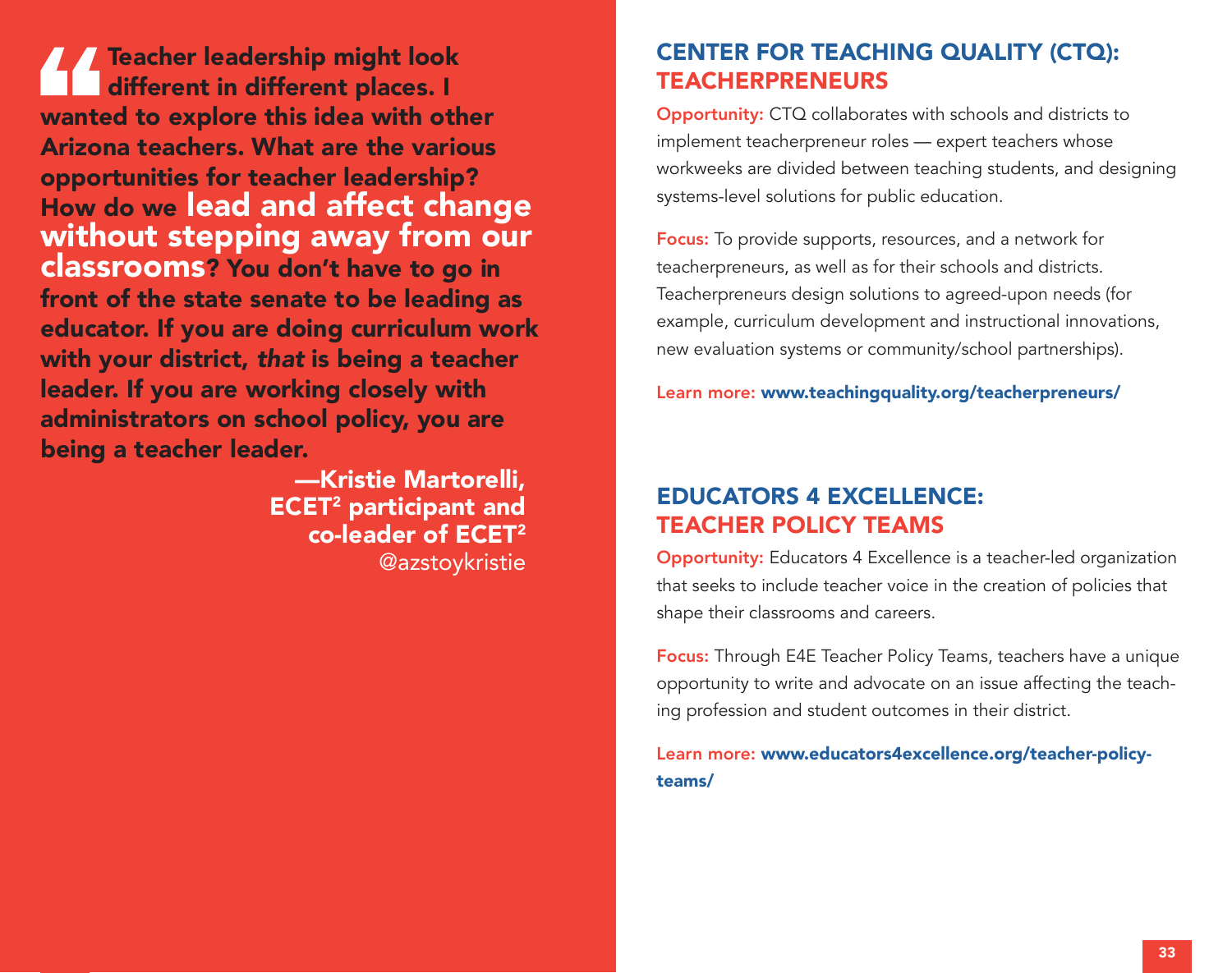#### HOPE STREET GROUP: STATE AND NATIONAL FELLOWS

Opportunity: The State Teacher Fellowship engages teachers as local spokespeople for educators' ideas and perspectives.

The National Teacher Fellowship helps educators learn new skills and provides them with the tools they need to advocate for national policy changes.

Focus: State Fellows develop understanding of state reform efforts, learn media skills, and receive support in writing blog posts, op-eds, and letters to the editor. They meet directly with state policymakers to present educator-generated solutions.

National Fellows work with teacher, district, and state leaders to develop strategic, practical solutions to public policy challenges. Fellows meet with U.S. legislators and national policy leaders to propose ideas.

Learn more: www.hopestreetgroup.org/impact/education/ teacher-fellowships/

#### LEARNZILLON: DREAM TEAM

Opportunity: Each year LearnZillion selects great teachers to design high quality curricula for its teacher resources site.

Focus: Dream Team teachers engage in a collaborative process of creating, curating, and sharing high-quality resources for use with students.

#### Learn more: www.learnzillion.com/dreamteam/

#### LITERACY DESIGN COLLABORATIVE: LDC EXPERT TEACHER

Opportunity: The LDC engages experienced teachers in designing and sharing literacy-saturated assignments and instruction in all subject areas.

Focus: Teachers gain leadership experience in curriculum design and have opportunities to become online contributors, coaches, and members of the national jurying team that provides feedback to colleagues and selects exemplary materials.

Learn more: www.ldc.org

#### NATIONAL BOARD: NATIONAL BOARD TEACHERS

Opportunity: The National Board for Professional Teaching Standards engages, selects, and supports teachers in obtaining national certification — the highest professional recognition for their teaching expertise and accomplishments. Additionally, Board partners, states, and districts often provide teachers with financial supports and incentives, resources, and networks of colleagues that support each other.

Focus: Through a rigorous process, teachers hone their practice, showcase their talent in the classroom, and demonstrate their dedication to their students and their profession to obtain national recognition of their expertise and accomplishments.

#### Learn more: www.boardcertifiedteachers.org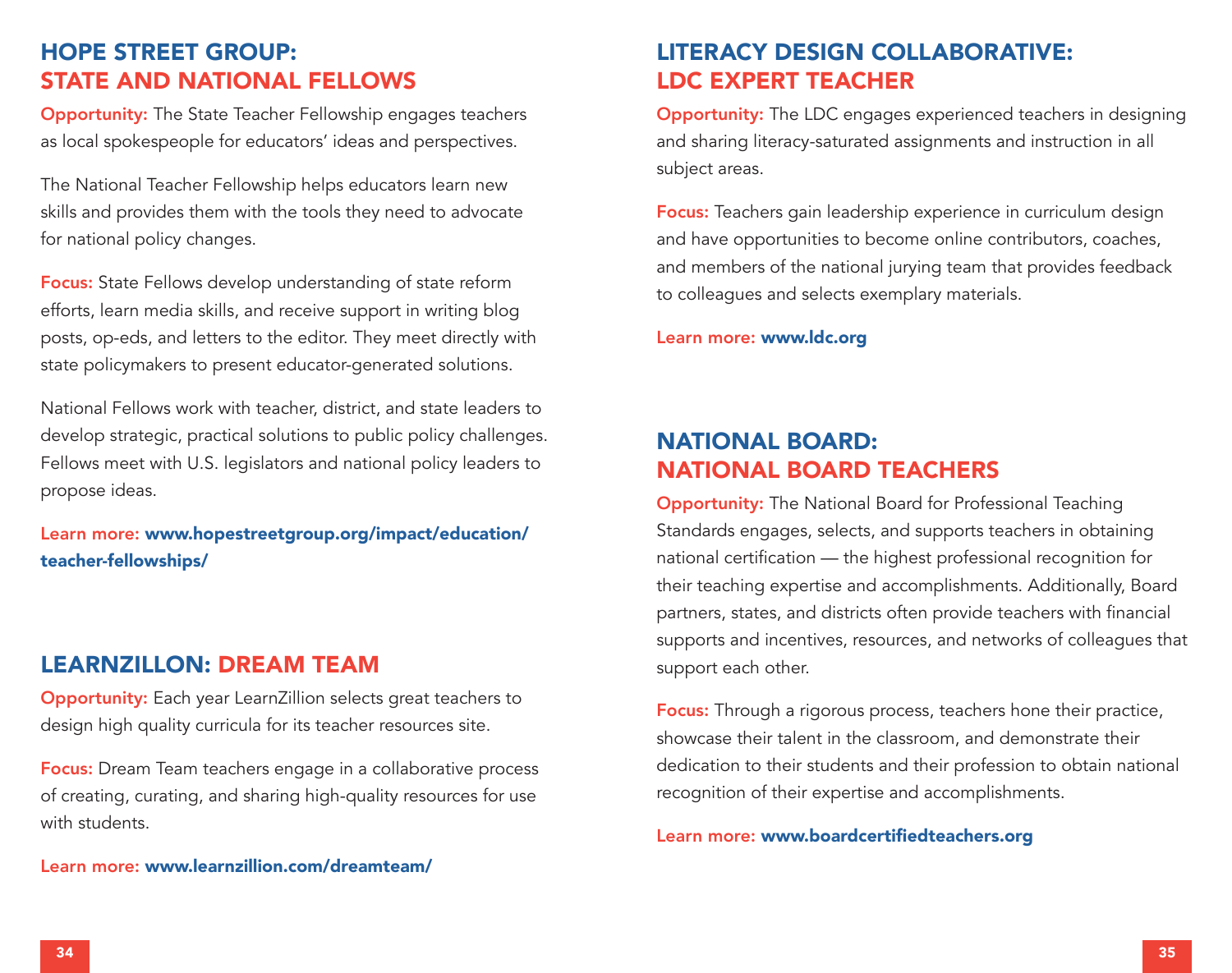#### U.S. DEPARTMENT OF EDUCATION: TEACHING AMBASSADOR FELLOWS

Opportunity: The U.S. Department of Education's Teaching Ambassador Fellowship is designed to improve education by involving teachers in the development and implementation of national education policy.

Focus: The Fellowship seeks to create a community of teacher leaders who share expertise and collaborate with policymakers and leaders in the federal government on national education issues.

Learn more: www2.ed.gov/programs/teacherfellowship/

#### TEACH PLUS: POLICY FELLOWS & T3 TEACHER LEADERS

Opportunity: The Teaching Policy Fellowship supports teachers in leading change in their district, state, and unions through a partnership with the National Education Association.

T3 (Turnaround Teacher Teams) engages experienced, effective teachers as a team in high-needs schools to learn, lead, and collaborate to improve teacher practice and outcomes.

Focus: Teach Plus Policy Fellows commit to a two-year program in which they engage in online and in-person workshops to hone their leadership skills and learn tools to help them lead change. For the T3 Teacher Leader program, Teach Plus partners closely with schools for a 2–3 year cycle to engage a teacher team in designing and sustaining systems and structures in their school to support ongoing student achievement.

#### Learn more: www.teachplus.org

**I really had no intention of doing** the things that I've done since being involved in ECET<sup>2</sup>, but somehow it gives you a sense that you need to speak up and you need to make your voice part of the reform and it's not okay just to sit back… And I think just being around other teachers and being told that you do matter gives you the power to do that. So all of our professional development in Brevard County is now teacher-led thanks to the reforms that have come about from ECET2. It's incredible. And Florida is on fire with ECET<sup>2</sup>. It really is."

> —Jill Whitacre, National ECET2 participant, FL ECET<sup>2</sup> participant, steering committee for **ECET<sup>2</sup> Brevard County, FL**